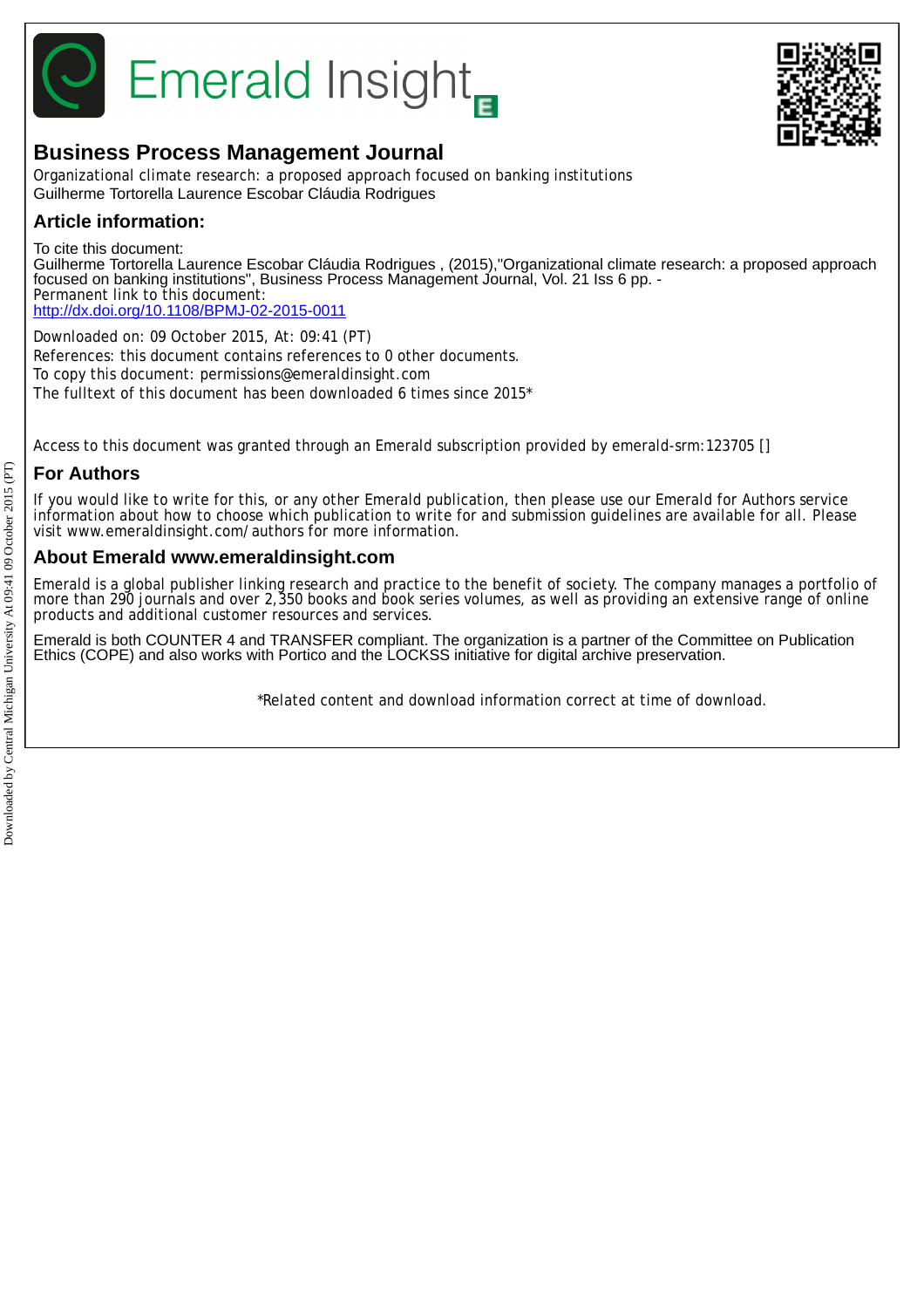# **Organizational climate research: a proposed approach focused on banking institutions**

## **1. Introduction**

 The difficulty in acquiring knowledge about relationships between employees and work teams in a company is partly circumvented by one of the most used and important concepts regarding human resources management, the concept of organizational climate. According to Chiavenato (2003), climate is the psychological and social environment that exists in an organization and influences its members` behavior. It is affected by a number of factors, such as: leadership styles, organizational structure, motivational strategies, each individual's needs and reasons, among others. The result of the composition of these factors creates the organizational climate, which in turn influences performances, productivity, absenteeism rate, etc (Ashkanasy *et al.*, 2011).

 The subject includes a wide variety of models and theoretical assumptions, from very specific models, such as Rizzatti's (2002), which focuses on organizational climate analysis in Brazilian federal universities, to broader ones such as Sbragia's (1983), which can be applied in general businesses. In most of these models, a survey questionnaire/open-ended questions methodology is presented, in which the target audience responds to the questions and the department responsible for the application shall be in charge of processing data and presenting the results (Holloway, 2012). In turn, these results are usually presented as graphs containing respondents` satisfaction percentage rate, and they refer to important factors that influence the climate of a given organization (Arnetz *et al*., 2011). Another common way to display the results is the descriptive form. The individual describes perceptions regarding the data presented and infers about their meaning, which turns interpretation into a subjective issue. In addition to these traditional forms, Sbragia (1983) also proposed the presentation of climate profiles. A climate profile is a curve that shows the result of a search in a specific company and in relation to various important factors.

 From this point of view, a concept introduced by Luz (2003), the General Satisfaction Index (GSI), is presented, which is calculated as the arithmetic mean of the employees satisfaction percentage rate, considering all other survey dimensions. GSI is of great importance because it is a single percentage value and can be assigned to each of the units under the responsibility of a HRM division (Li *et al*., 2011). Thus, it is possible to classify all agencies and departments with a unique number, facilitating decision-making processes with regard to the unit that needs to undergo changes in order to improve the GSI and, consequently, the climate (Aouadni *et al*., 2014). Using

This is a pre-print of a paper and is subject to change before publication. This pre-print is made available with the understanding that it will not be reproduced or stored in a retrieval system without the permission of Emerald Group Publishing Limited.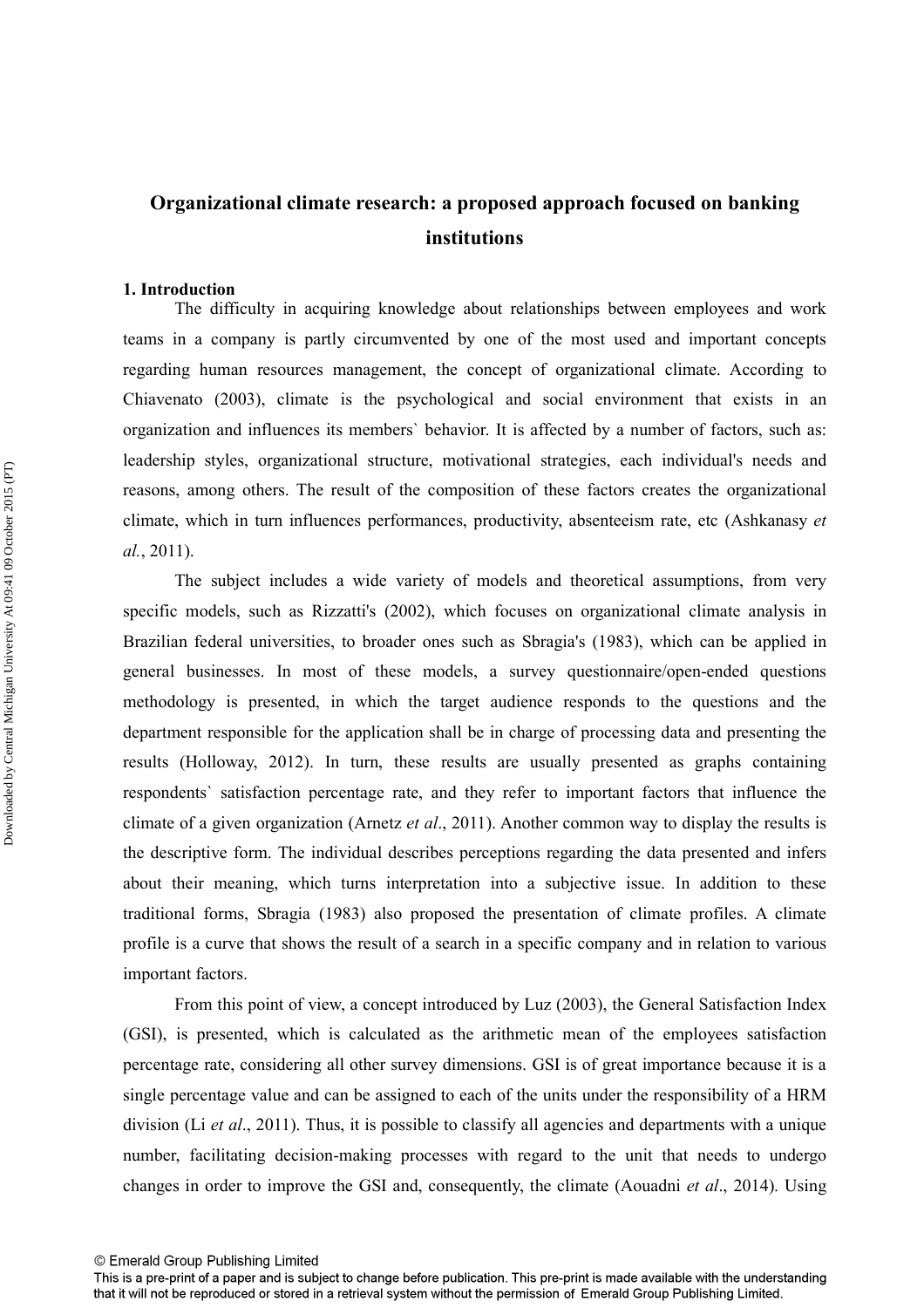this approach, the traditional ways of presenting the results become secondary tools (Bispo, 2006), which will only be considered when the agency or department has been previously chosen based on the GSI.

 Although the concept of GSI is very important in this context, a mathematical update is required to have a more consistent meaning to reality (Azevedo, 2012; Chaves, 2005). Therefore, the relevance of present study is justified by the real utility of the GSI concept in this context, as well as the need to upgrade that tool mathematically. Thus, the objective of this research is to propose an enhancement to the GSI concept using a different calculation methodology. The proposed change aims to turn GSI into a more accurate and appropriate tool, making it even more valuable in decision-making processed faced by HRM departments focused on improving or maintaining the organizational climate. To demonstrate the application of such approach, an organizational climate study in a bank branch will be conducted.

 Hence, this article begins by presenting relevant information that makes the concept of organizational climate important feature within the banking system context. Subsequently, organizational climate models, which are relevant and largely adopted in researches conducted in this kind of institutions, are presented, as well as a review of the concept of GSI currently used. Then, in section 3, the proposed methodology is put forward and structured in detail. Section 4 describes the case study and its results. Section 5 concludes this work with considerations about the application of the proposed method.

## **2. Literature review**

 The literature review is comprised of three parts. In the first part, sector demands are contextualized and aligned with HRM concepts in order to outline the need for using the organizational climate approach. The second part presents relevant research models in the context, and the third part deals with the traditional forms of presentation of climate research results, including here the concept of GSI.

## 2.1. The banking environment and the importance of understanding Organizational Climate

 For consecutive years it was possible to follow the news about strikes in many different sectors of the economy. In this scenario, banking institutions appear in the news almost every year, reflecting the needs and demands of their employees that are not met by the board of directors (Gupta, 2012). There are many requests when strikes erupt, including: better career prospects, which, according to employees, have a significant and proportional discrepancy as compared to banks profits; more investments focusing on bank safety measures; improvements in health insurance plans; actions to prevent abusive and stressful goals that increases the number of

This is a pre-print of a paper and is subject to change before publication. This pre-print is made available with the understanding that it will not be reproduced or stored in a retrieval system without the permission of Emerald Group Publishing Limited.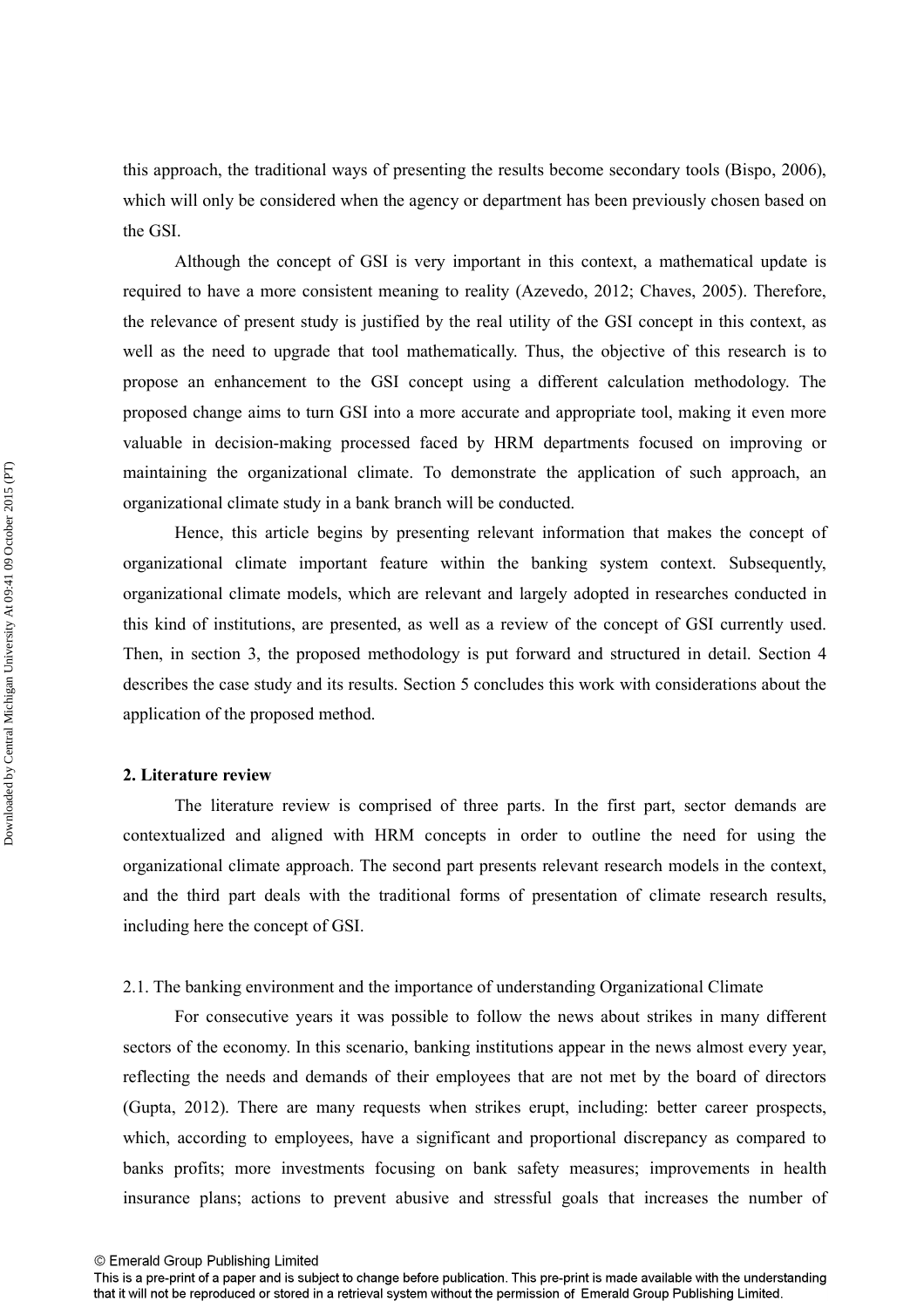employees calling in sick and removed due to health problems; reduction in working hours; among others (CONTRAF, 2013; Chatzoglou and Vraimaki, 2009).

Institutional restructuring is another problem that comes out with those expressions of nonconformity. Freitas (1999) describes that, for the sake of increased productivity, companies have broken loyalty bonds with their employees and began to value more those who contribute most to increasing profitability and discard those that do not yield results. An individual shifts from a human state to a "thing state", a metamorphosis defined by the author as "the objectification of the human being". Thus, with technology developments observed in companies, the number of employees required to carry out certain activities is often reduced, and these tasks of humans become increasingly concentrated in the hands of machines (Tinnila, 2013). Table 1 shows the evolution of the staff of the six major Brazilian banks, from June 2012 to June 2013, revealing that, with one exception, the largest Brazilian banks reduced their workforce.

> Table 1 - Stock of formal employment in the six major Brazilian banks Source: DIEESE (2013).

 However, when this change of command takes place, i.e., when man handed over his charge to machines rapidly, the chances of frictions and internal dissatisfaction significantly increases (Climent *et al*., 2009). According to Chaves (2005), it seems that when technological progress weight upon certain occupations, the reduction of staff and the multi-functionality required leads to a usual schedule with long working hours. This excessive workload, combined with very frequent complaints in these institutions, increases the number of employees` complaints every year and employees begin to lose trust and confidence in their superiors (Hartnell *et al*., 2011).

In this sense, Rego and Souto (2004) believe that a good workplace is one where employees trust the people they work for, have pride in what they do and enjoy working with others. Consequently, over time, with the deterioration of the conditions described above, employees end up losing hope that their superiors are concerned to provide better working conditions for company's collaborators (Lin and Liu, 2012).

 In a study related to dissatisfaction and malaise at work, Ferreira and Seidl (2012) found that part of that malaise regarding working conditions is directly associated with the concept of organizational climate and the lack of organizational support. According to Bishop (2006), the analysis, diagnosis and suggestions provided by the organizational climate surveys are valuable tools for the success of programs to improve quality, increase productivity and for the adoption of internal policies within the organization. Such tool, if used properly, can be extremely valuable when coupled with the concept of GSI.

This is a pre-print of a paper and is subject to change before publication. This pre-print is made available with the understanding that it will not be reproduced or stored in a retrieval system without the permission of Emerald Group Publishing Limited.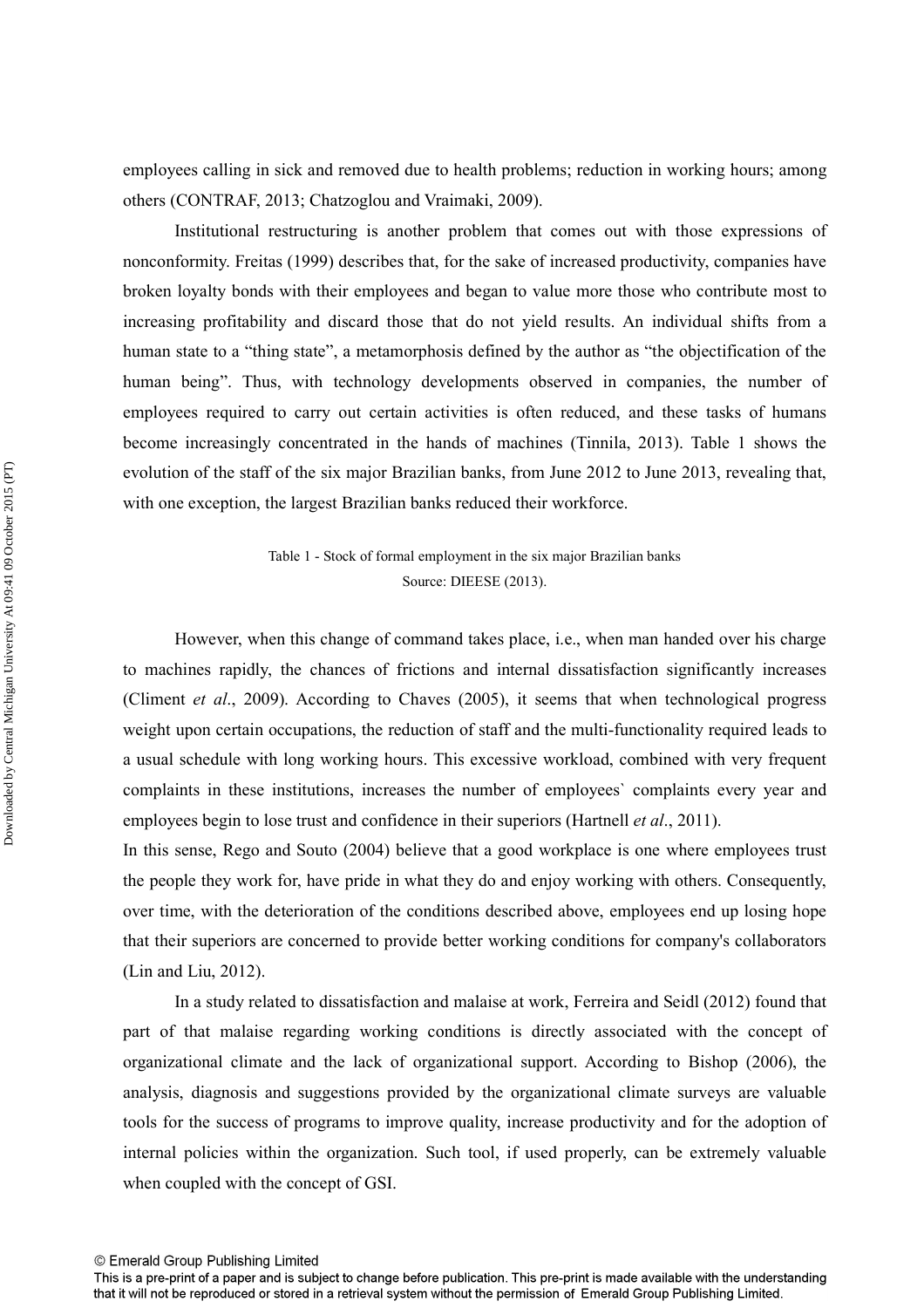## 2.2. Organizational Climate Models

 There are several climate models, ranging from general to specific. According to Bishop (2006), there are three main models developed specifically for application in organizational climate research in generic companies. These models can be found in the following works: Litwin and Stringer (1986), Kolb *et al*. (1986) and Sbragia (1983). In addition to these, Luz's model (2003) can also be mentioned.

 Table 2 reproduces the main models of organizational climate surveys applied and/or quoted in studies developed in banking institutions (Azevedo, 2012; Costa, 2011; Maciel, 2011; Silva, 2009; Zanatta, 2011). In this table, the most important dimensions of organizational climate are presented, as suggested by Lemos and Martins (2007).

Table 2 – Main dimensions for organizational climate

Source: Lemos and Martins (2007); Zanatta (2011)

 The most frequently used model (Azevedo, 2012; Maciel, 2011) in studies of this area was proposed by Luz (2003). Moreover, as the concept of GSI was portrayed in the work of this author and it represents the main focus of this study, the following section will further detail characteristics of this model. According to Luz (2003), a climate survey is a formal method to assess the organizational climate of a company. It constitutes a valuable tool capable of providing subsidies to continually improve the work environment. In order to gather the views of employees, the author proposes the use of 34 dimensions.

#### 2.3. Organizational Climate Profiles

 Proposed by Sbragia (1983), climate profiles bring a wider visual concept of organizational climate. Dimensions of major interest are placed in one of the axes of a graph, and, perpendicular to that axis, the favorability scale must be set. For each dimension, favorability is defined (Ehrhart *et al*., 2014). As the points are connected, an organizational climate profile is generated as shown in Figure 1. In the example, it can be clearly seen which dimension is the most unfavorable (Reward) and which one is the most favorable (Tolerance).

 With the aim of transforming the result of the application of a climate survey in a unique number, reflecting the organizational climate of a particular company, Luz (2003) proposed the concept of General Satisfaction Index (GSI). According to the author, the GSI is obtained as the arithmetic mean of employees' satisfaction percentage rate, considering all the survey dimensions. Therefore, the author suggests the parameterization of responses as shown in Table 3.

This is a pre-print of a paper and is subject to change before publication. This pre-print is made available with the understanding that it will not be reproduced or stored in a retrieval system without the permission of Emerald Group Publishing Limited.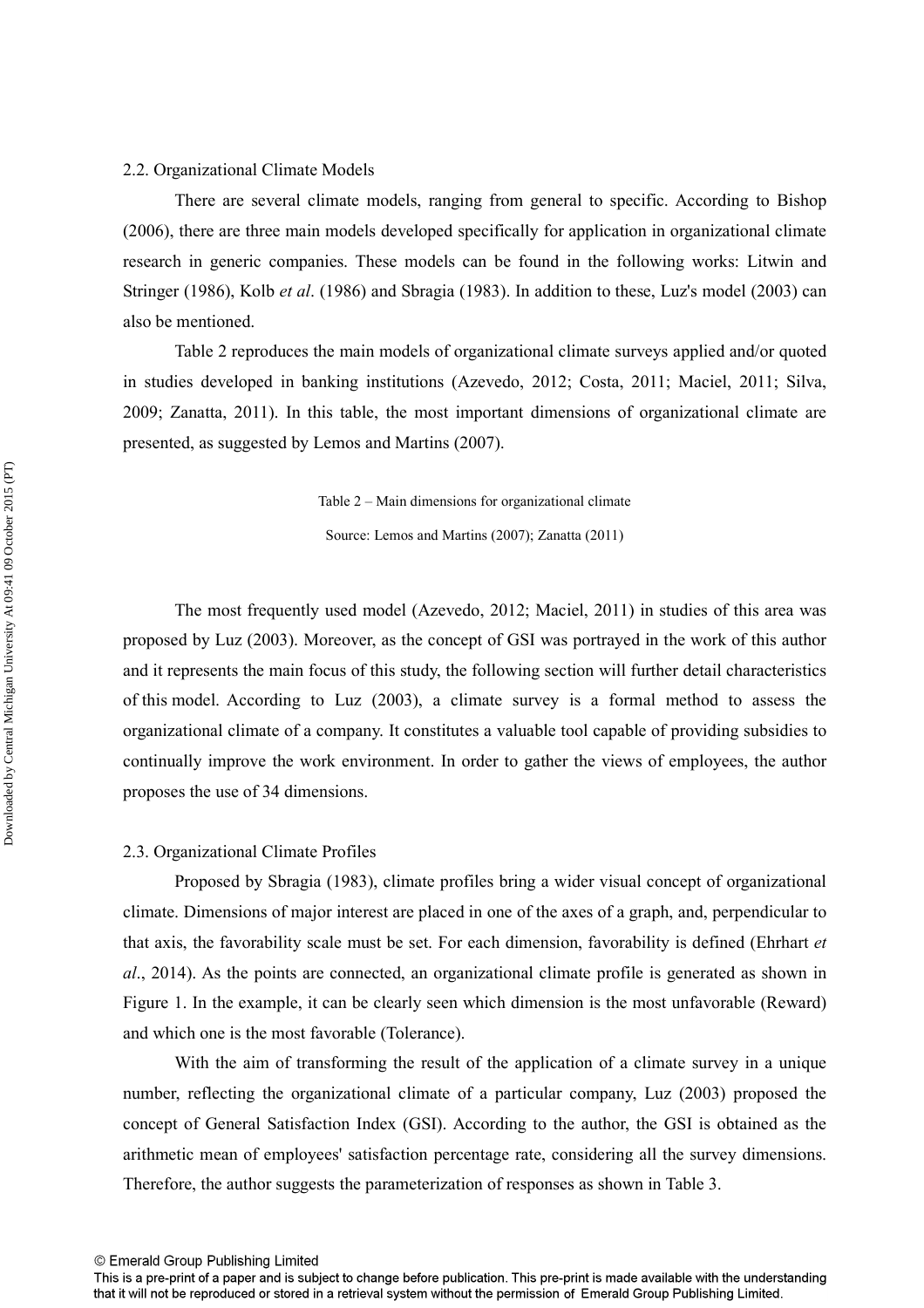## Figure 1 – Organizational Climate Profile Source: Sbragia (1983)

Table 3 – Response options and parameters Source: Luz (2003)

 After being parameterized, the answers are used to form the percentages of satisfaction for each dimension, and GSI is calculated. This approach was applied in a work carried out by Grams (2012), in order to identify the GSI of a division of the Santa Catarina State Court of Justice (see Table 4). However, Luz (2003) highlights the fact that a high GSI does not mean that employees are satisfied in relation to all the dimensions. Table 4 shows a fairly high GSI (75.7%), but "Reward and Workload" dimension displays a satisfaction rate well below the GSI (55.6%).

> Table 4 – An example of the use of GSI in the Santa Catarina State Court of Justice. Source: Grams (2012)

## **3. Methodological Procedures**

 The working method was divided into three parts. The first part consists of the collection of data on employee satisfaction through a questionnaire based on Luz (2003) considerations and presented in a research performed by Maciel (2011), which uses 27 pertinent questions directed to the context of a banking system. These questions were answered on a scale from 0 to 4, where 0 means a very negative satisfaction condition and 4 a very positive one. The second part dealt with the application of the methodology for calculating the GSI. The third and final part consisted of proposing improvements to increase the GSI of the bank agency analyzed in the present study.

## 3.1. Data collection and GSI calculation

 At first, a questionnaire was applied to the entire agency staff with the intention of obtaining data regarding organizational climate. Then, the same questionnaire, but with a different approach, was applied only to managers, to get the required parameters to calculate GSI. This questionnaire was split in nine dimensions, according to the criteria established by Maciel (2011), as shown in Table 5.

Table 5 – Questionnaire and dimensions investigated

The steps needed to perform the calculation of the GSI were the following:

© Emerald Group Publishing Limited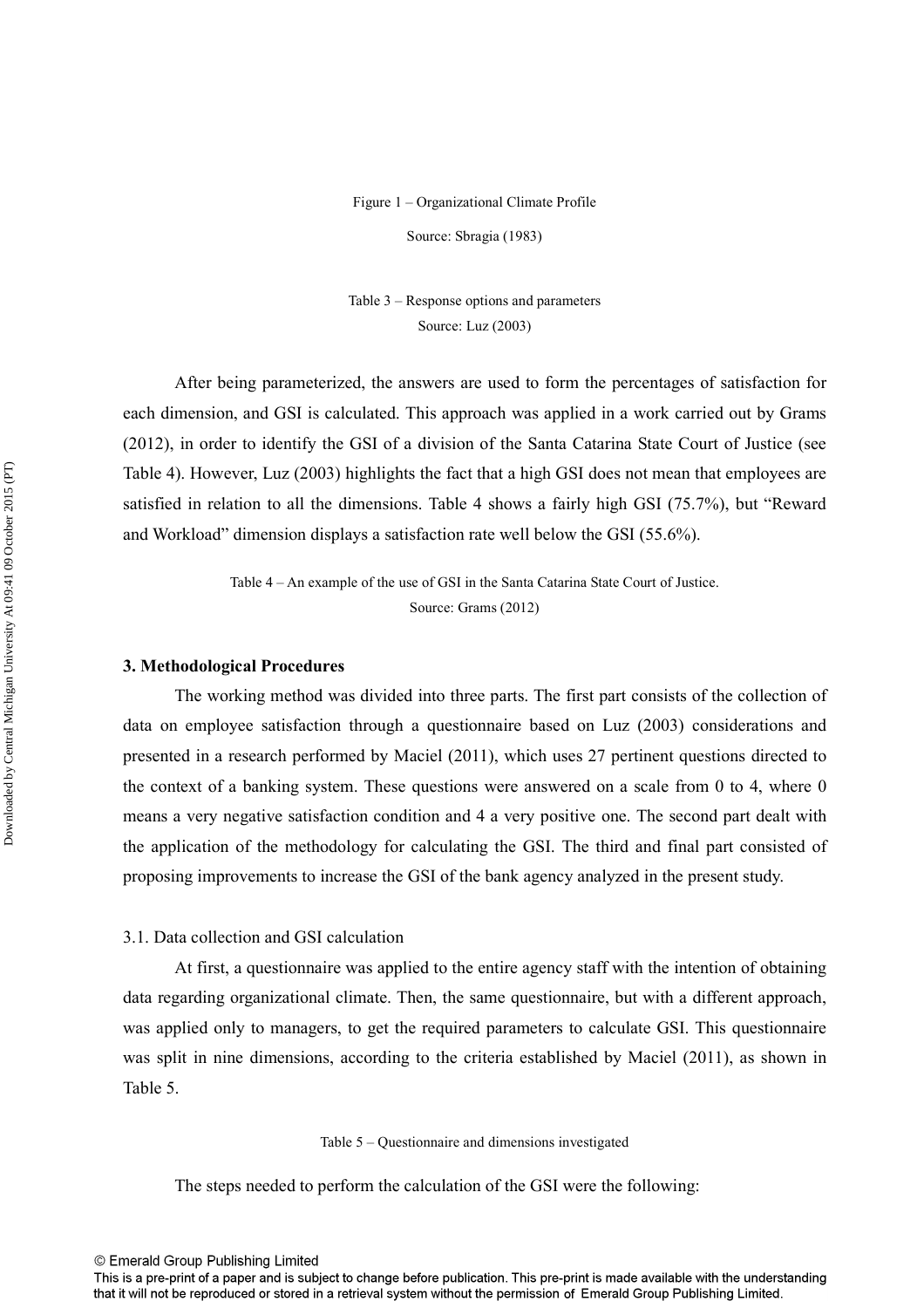1) For a sample size *n* that answered the questionnaire, a Respondents Matrix (**R**) is obtained and shown in Figure 2. In the matrix,  $n_{x,y}$  represents the number of respondents that answered *x* to the question  $y$  ( $y = 1,...,27$ ), and *x* receives the values: 0 (very dissatisfied), 1 (dissatisfied), 2 (somewhat satisfied), 3 (satisfied) and 4 (very satisfied). Furthermore,  $n<sub>v</sub>$ corresponds to the number of respondents that answered question *y*. (This nomenclature will be maintained throughout the text).

Figure 2 – Respondents Matrix (**R)**

From this matrix, one can extract the following equalities:

$$
n_1 = n_2 = \dots = n_{27} = n \tag{1}
$$

$$
n_{0,y} + n_{1,y} + n_{2,y} + n_{3,y} + n_{4,y} = n \tag{2}
$$

2) The second step concerns the normalization of data from matrix **R**. For this purpose, all  $n_x$ values of that matrix are divided by *n*, thereby obtaining the percentage of responders for each level of satisfaction in the scale. The resulting matrix is called normalized matrix **L**.

 3) This step introduces the concept of GSI vector (GSIV). GSIV consists of the normalized matrix **L** product and the scale vector **c**, which is a 5x1 vector comprising at each of its rows the scale values from 0 to 4, as shown in Figure 3.

#### Figure 3 – Scale vector (**c**)

 To determine the respondents' satisfaction index for each of the 27 questions, vector **u** is established, determined on the basis of matrix **L** product by vector **c**. In order to define the satisfaction index for each dimension,  $u<sub>y</sub>$  values must be grouped according to the questions that correspond to the dimension. The mean of the grouped values establishes the  $t_i$  values ( $j = 1,...,9$ ). Thus, a new vector **t** (GSIV) is obtained, and it is representative for the satisfaction level regarding the nine dimensions listed by Maciel (2011).

 4) The last step introduces the concept of impact factor. The impact factor is how one dimension influences the organizational climate of an organization. To determine these factors, 7 agency managers were asked to answer the following question: "What is the intensity of the relationship between the dimension *j* and the organizational climate?". Responses were based on a scale from 1 to 10, where 10 represents the maximum intensity and 1 shows minimum intensity on relationship. The sum of relationship intensities of dimension *j*, mentioned by each respondent

© Emerald Group Publishing Limited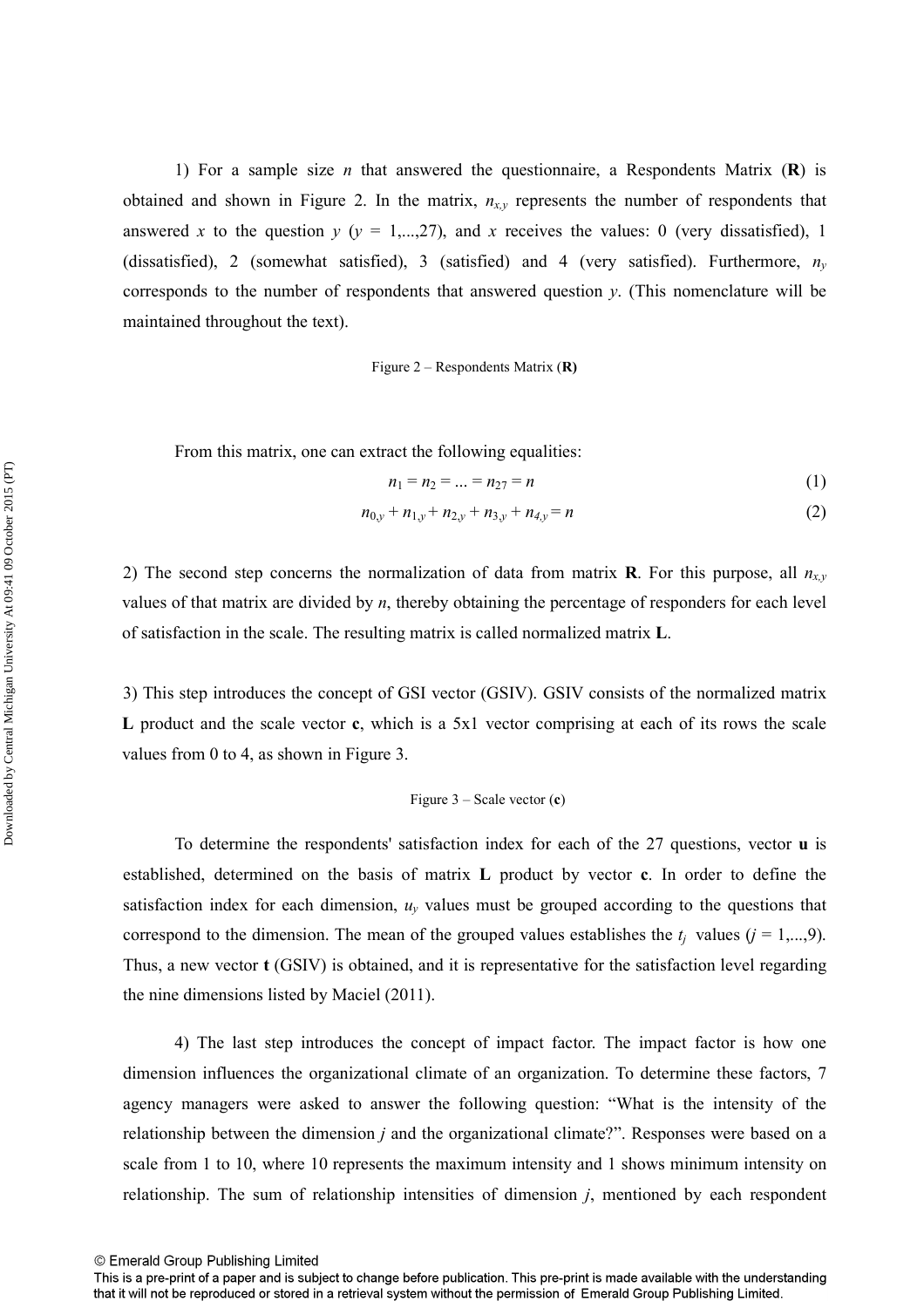resulted in the impact factor value of this dimension, which is called *p<sup>j</sup>* . Thus, impact vector **p** was established, representing the intensity of relationship between each dimension and the organizational climate.

Multiplying the transposed impact vector  $p<sup>T</sup>$  by vector **t**, the response to the GSI value is set. This equation is given by:

$$
GSI = p^{T} x t
$$
 (3)

 In order to establish a minimum satisfaction parameter required for the organizational climate of the company, a minimum general satisfaction index (GSIM) was defined, which would be used as a decision criterion for a company's action. To obtain the GSIM, an auxiliary research was elaborated, similar to that applied to the group as a whole, but with a differential response approach. Instead of what was done in the first questionnaire, managers were asked to assign the lowest score, which would be the threshold limit value of minimum satisfaction for the company's decision making process. After achieving the results, the following steps were taken to obtain the GSIM exactly as in the procedure described above for the GSI of the banking agency. Such complementary approach allowed the identification of managers' minimum expectation in terms of employee satisfaction so that the aimed results and strategic goals are not affected.

 To prioritize dimensions of company's activity, ordering vector **o** was established, in which  $o_j$  values are given by:

$$
o_j = t_j \times 100/p_j \tag{4}
$$

 This vector was created with the intention to prioritize the dimensions that have the lowest GSI and greater impact. Therefore, equation 4 shows GSI product for each dimension by the inverse of the impact factor for that dimension. To determine the order of choice of all dimensions, the dimension displaying the lowest  $o_j$  value in vector **o** gets priority. Then the next dimension displaying the lowest value among the remaining is chosen and so on.

## 3.2. Strategies of improvement actions

 To drive improvements the *5W2H* tool was used, aiming at the development of some strategies of action for the main dimensions that required improvements, in accordance with the results achieved. The application of this tool followed the identification of three dimensions with the lowest  $o_j$  value, i.e., the 3 dimensions most in need of an action. Then, a table including 7 questions of the *5W2H* was created, specifying the need for change and the action considered to be

This is a pre-print of a paper and is subject to change before publication. This pre-print is made available with the understanding that it will not be reproduced or stored in a retrieval system without the permission of Emerald Group Publishing Limited.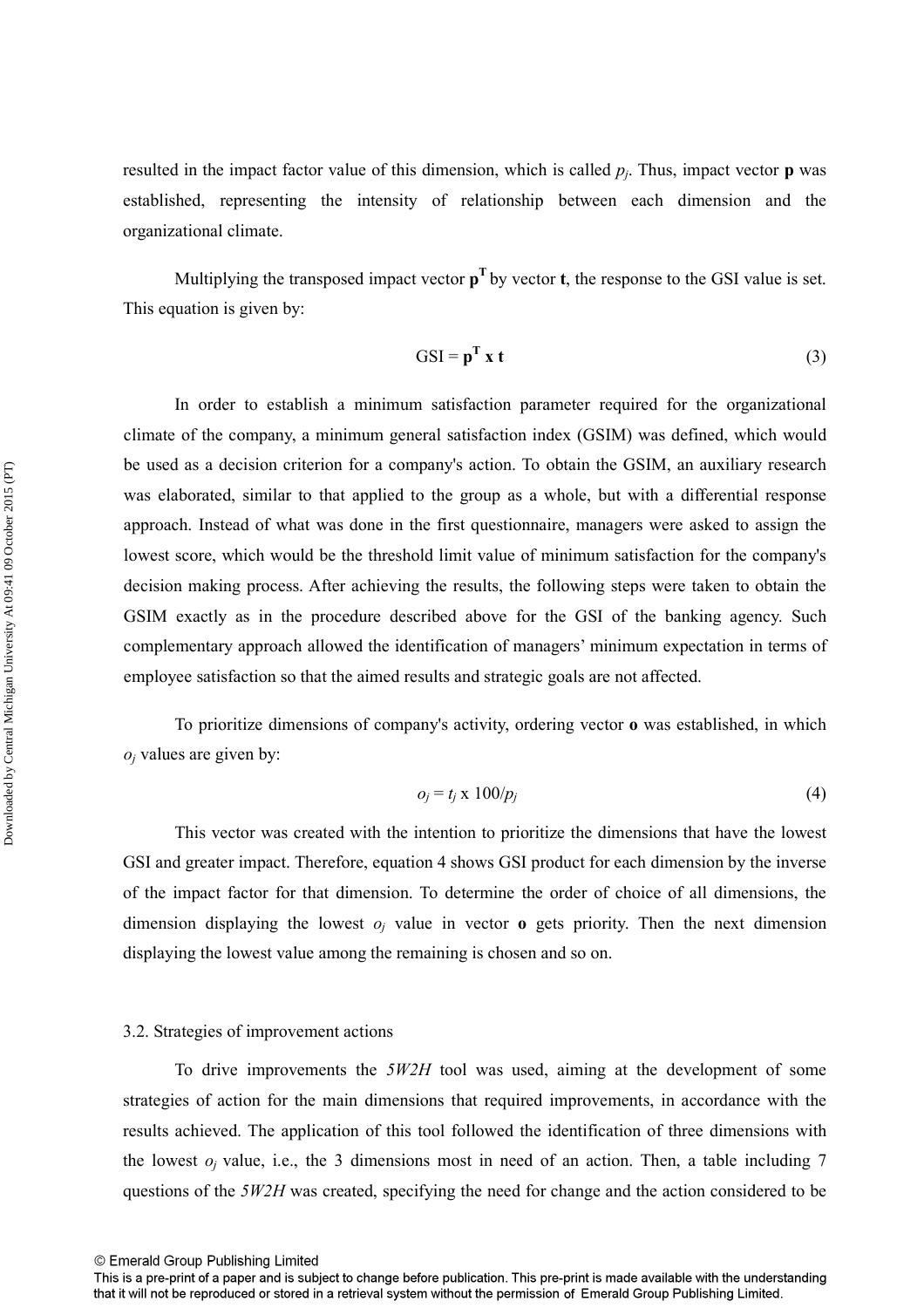primary to accomplish positive changes.

## **4. Results**

For the application of organizational climate research, the group of 21 people on the agency staff, characterized in Table 6, was convened on the same day, in an appropriate place, before normal business hours. The purpose of the research application was passed on to the participants and then the survey was conducted with the support of all those present. The average response time for this research was approximately 15 minutes.

Table 6 – Respondents' demographic profile

 On the same day, the auxiliary research was passed on to the seven managers. In the same auxiliary study, managers were asked to assign scores to the contribution of each of the nine dimensions presented in Maciel (2011) that compose the organizational climate. The average response time for this research was about 10 minutes.

 Table 7 shows the first and second stage of the implementation of the proposed tool, the socalled respondents` matrix and normalized matrix. On the left, relevant dimensions to compose the climate, namely: communication, company's image, training, leadership, professional growth, empowerment, motivation, recognition and salary. Each of the dimensions in this research model consists of one or more questions in the questionnaire, numbered from 1 to 27, and they cross with the scale 0-4, which corresponds to the number of people that answered a particular question with a certain response on the scale. A cross-check between questions with the so-called normalized scale provides a direct view of the normalized matrix.

Table 7 – Respondents` matrix and normalized matrix

 The result of multiplying the normalized matrix by the scale vector **c** is the GSIV shown in Table 8.

Table 
$$
8 - GSIV
$$
 (vector **t**)

 Then, the impact vector was established through the perception of managers about the importance of each dimension to compose the climate, as shown in Table 9.

Table 9 – Impact vector **p** 

<sup>©</sup> Emerald Group Publishing Limited

This is a pre-print of a paper and is subject to change before publication. This pre-print is made available with the understanding that it will not be reproduced or stored in a retrieval system without the permission of Emerald Group Publishing Limited.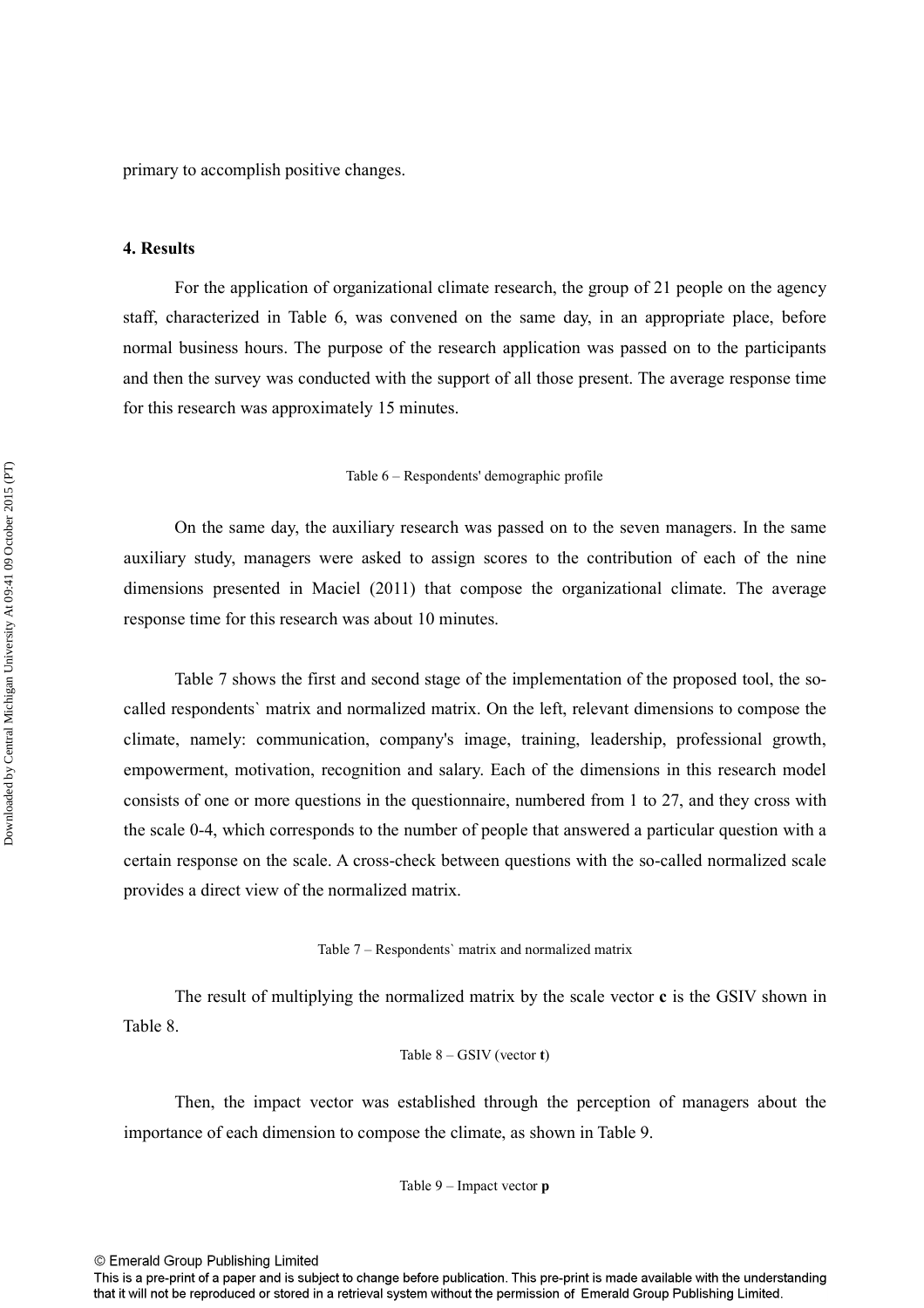Finally, the result of multiplying the transposed vector of the impact vector by the GSI vector is 1439.1 (absolute value) or 63.2% of satisfaction. To obtain the GSIM, the same sequence of steps was used, generating a GSIM of 74.6%. This index, as previously mentioned, provides the percentage below which there is a need for improvement actions that should be performed by HRM department. As the value obtained in the study was 63.2%, therefore below 74.6%, there is an evident need for improvements in some of the climate dimensions. Thus, equation 4 must be applied. Table 10 shows the vector for the application in question. The main dimensions that require immediate improvement actions are, in this order: salary ( $o_9 = 1.8$ ), professional growth ( $o_5 = 3.8$ ), recognition and communication ( $o_8 = o_1 = 3.9$ ). With the aim of proposing solutions that would increase satisfaction levels, some improvement suggestions for each of these dimensions were addressed.

#### Table 10 – Dimensions` priority order vector

 To drive improvements, the *5W2H* tool, based on direct observation, was used. Firstly, the four dimensions with the lowest  $o_j$  values were identified, as previsouly mentioned. Then, the tool was applied, as illustrated in Table 11.

"Salary" dimension displayed the lowest  $o_j$  value. The proposed solution to this issue was the alignment of the salary received with the activities performed. According to Dieese (2013), from 2004 to 2013, a wage gain of approximately 100% was registered, as a result of various strikes, which generated an average annual adjustment of 1.3% above inflation for that period. These strikes occur almost every year in September, after the collective bargaining of the category. The proposed remedy would then be the salary adjustment before strikes erupt, on the basis of the average adjustment of 1.3% above the accumulated inflation over the last 12 months.

 Another dissatisfaction point was related to "professional growth" dimension, where questions refer to the transparency of selection processes. This particular issue raised the possibility that the HRM department could make available the evaluation of the candidates for all participants in the process, sending the assessment by e-mail to all collaborators.

 "Communication" dimension questions are focused on the instructions received to perform work activities. Thus, variation in forms of communication is the best solution to increase satisfaction, which can occur through the use of different forms of oral and written communication, among others. Finally, for recognition, a novelty could be implemented through the inclusion of a monthly bonus in the payroll, to be indicated by the immediate manager in the monthly closing

This is a pre-print of a paper and is subject to change before publication. This pre-print is made available with the understanding that it will not be reproduced or stored in a retrieval system without the permission of Emerald Group Publishing Limited.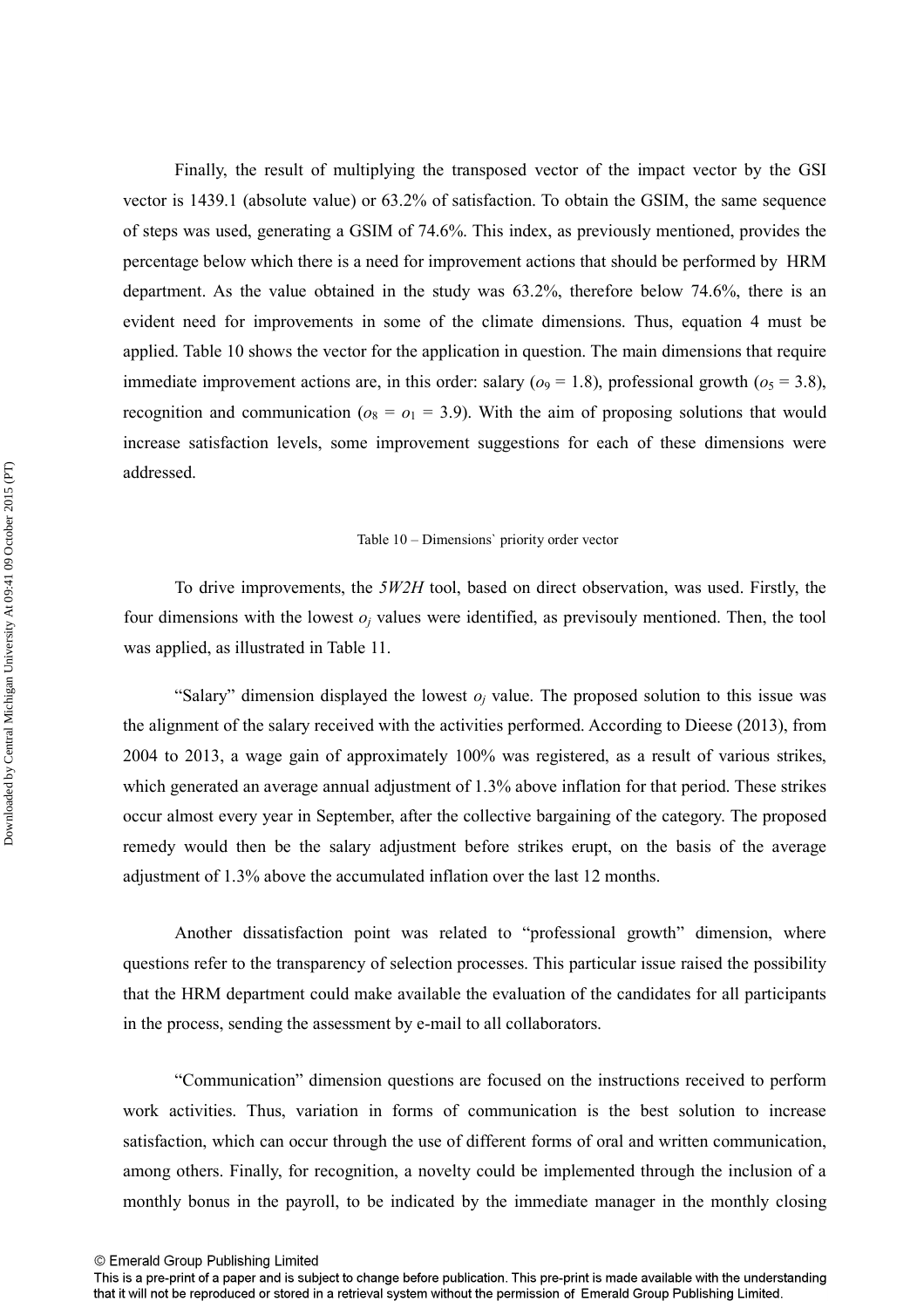process. At the end of the current month, the manager would indicate a percentage wage raise, limited to, for example, three times a year, and according to the outstanding performance of the employee.

Table 11 – Application of 5W2H for the dimensions` improvement opportunities

## **5. Conclusions**

In response to the demands for upgrading a tool which is rather useful in the analysis of organizational climate, a new methodology for calculating the general satisfaction index was developed. This methodology was supported by some mathematical tools, relying primarily on the use of matrices and vectors of linear algebra. Each of the steps of this method was described in detail and properly illustrated with equations and tables. In addition to a modification in the way to address the GSI, the concept of GSIM was also introduced, which is capable of directing the needs for positive changes in the organizational climate of a particular banking agency. Such method allows a more holistic approach over the organizational climate, since it compares the GSI with GSIM, providing a conflicting view between managers' and employees' perception over the organization's climate current state. Additionally, it enables the consolidation of several factors into one main index, which, in terms of managerial aspects, facilitates improvements identification. To illustrate the application of the proposed method, an organizational climate survey was conducted in a banking agency, detailing the intermediate steps taken to carry out that application. Results have shown the need for improvements directly comparing the GSI and the GSIM.

In relation to the methodology described, in one of the steps, the calculation of impact factors for each dimension was required. It is important to underline that this step displayed impact factors with very similar values, which suggests the possibility that respondents have not understood the approach adopted in this research, or one could assume that the use of these factors may be unnecessary. Thus, the study does not conclusively demonstrate the real need of impact factors, indicating that future studies could be carried out to check their real need. Further, a better comprehension around the real influence of such impact factors within the banking context is necessary. Additional investigation would contribute to verify if there are any specific factors that might be taken into consideration for this scenario.

In general, the tool has proved to be a great ally to climate research and also to identify the need for improvements in banking context. Finally, the use of the *5W2H* tool has proved to be practical to address improvement opportunities observed in the climate analysis, providing an initial

This is a pre-print of a paper and is subject to change before publication. This pre-print is made available with the understanding that it will not be reproduced or stored in a retrieval system without the permission of Emerald Group Publishing Limited.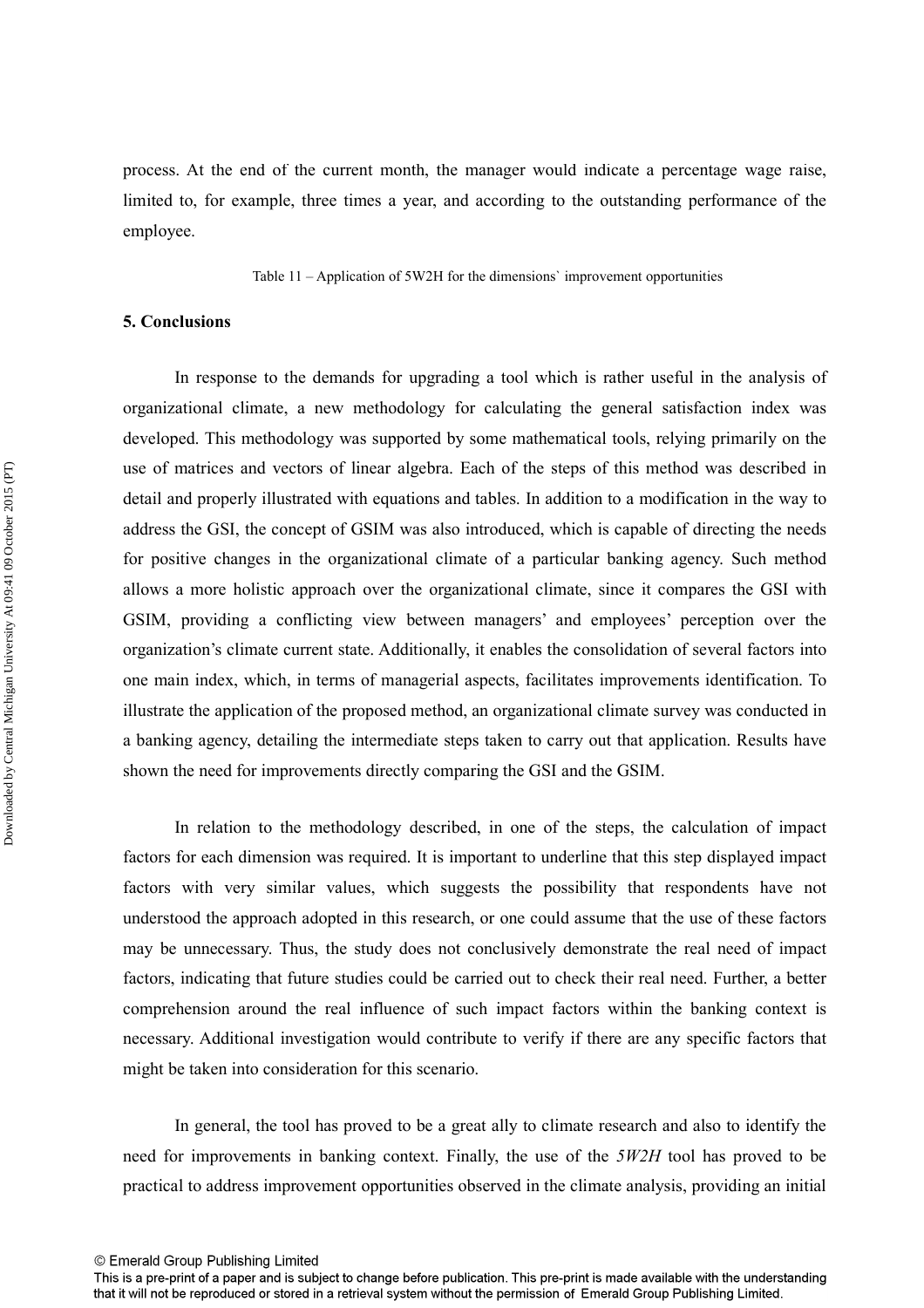guide to raise the agency's GSI and achieve the goals pursued by the company. It is noteworthy that, due to the fact that improvement actions have been inferred based on direct observation, there is still a need for further analysis and/or debates about the impact and validity of these solutions.

## **References**

Aouadni, I., Rebaï, A., Christodoulakis, N. and Siskos, Y. (2014), "Job satisfaction measurement: the multi-criteria satisfaction analysis". *International Journal of Applied Decision Sciences*, Vol. 7 No. 2, pp. 190-207.

Arnetz, B., Lucas, T. and Arnetz, J. (2011), "Organizational Climate, Occupational Stress, and Employee Mental Health: Mediating Effects of Organizational Efficiency". *Journal of Occupational & Environmental Medicine*, Vol. 53 No. 1, pp. 34-42.

Ashkanasy, N., Wilderom, C. and Peterson, M. (2011), *The Handbook of Organizational Culture and Climate*. SAGE Publications, London.

Azevedo, P. (2012), *Análise do clima organizacional nas agências do banco Itaú de Campina Grande - PB*. Universidade Estadual do Paraíba, Campina Grande, Brazil.

Bispo, C. (2006), "Um novo modelo de pesquisa de clima organizacional", *[Produção](http://www.emeraldinsight.com/action/showLinks?crossref=10.1590%2FS0103-65132006000200007)*, Vol. 16 No. 4, pp. 258–273.

Chatzoglou, P. and Vraimaki, E. (2009), "Knowledge‐sharing behaviour of bank employees in Greece". *Business Process Management Journal*, Vol. 15 No. 2.

Chaves, L. (2005), *Trabalho, tecnologia e ação sindical*: a condição bancária no panorama da acumulação flexível. Annablume, São Paulo.

Chiavenato, I. (2003), *Introdução à teoria geral da administração*: uma visão abrangente da moderna administração das organizações. Elsevier, Rio de Janeiro.

Climent, C., Mula, J. and Hernandez, J. (2009), "Improving the business processes of a bank". *Busines Process Management Journal*, Vol. 15 No. 2.

CONTRAF (2013), *Confederação Nacional dos Trabalhadores do Ramo Financeiro*, 24º Congresso dos Funcionários do BB aprova pauta específica. O Espelho, ed. 270, pp. 4–12.

Costa, M. (2011), *Clima organizacional em uma agência bancária.* Universidade do Estado de Santa Catarina, Joinville, Brasil.

DIEESE – Departamento Intersindical de Estatística e Estudos Socioeconômicos (2013),

This is a pre-print of a paper and is subject to change before publication. This pre-print is made available with the understanding that it will not be reproduced or stored in a retrieval system without the permission of Emerald Group Publishing Limited.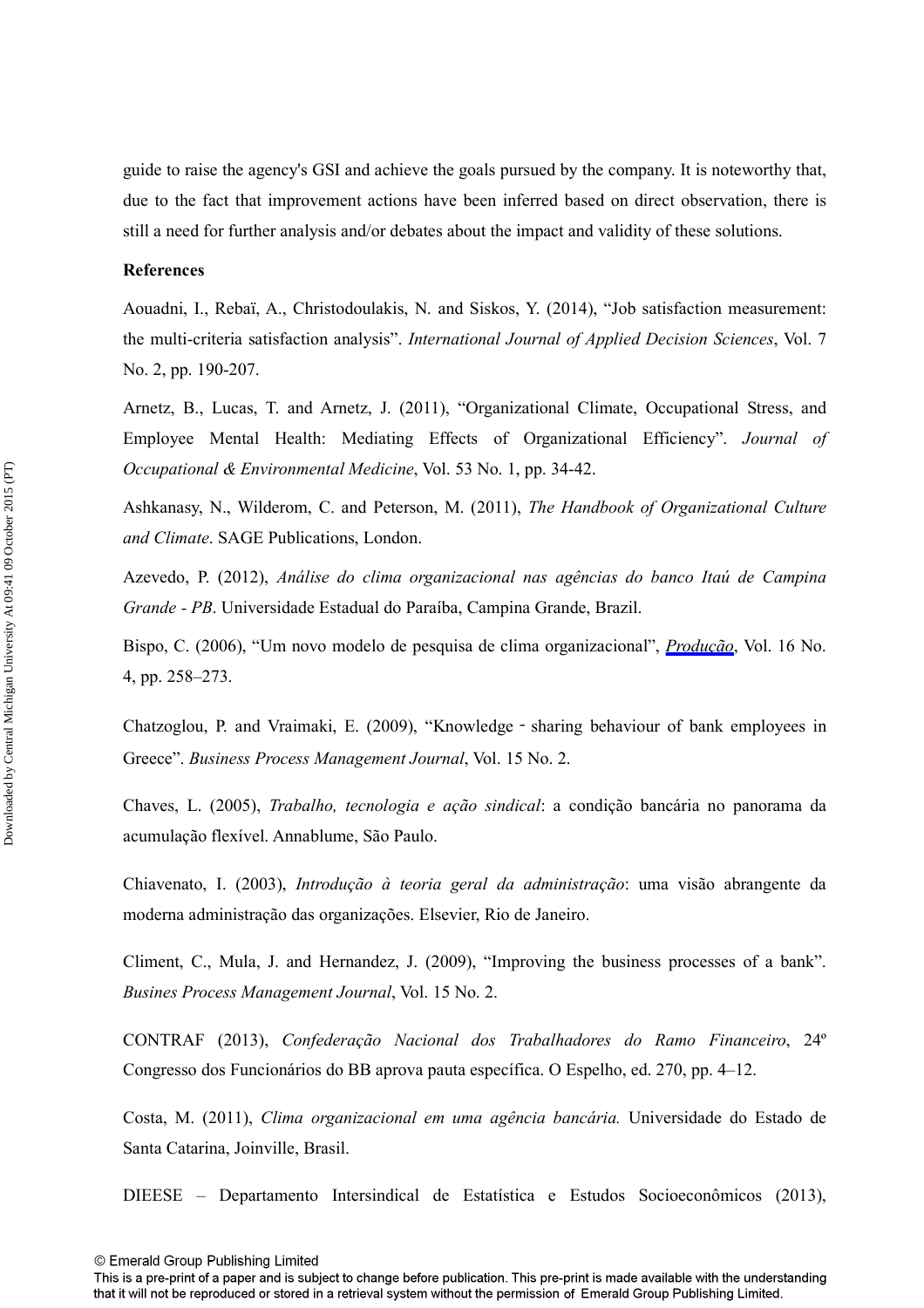*Desempenho dos Bancos e Inflação e Ganho Real dos Bancários*. Available at: < http://www.dieese.org.br/estudosetorial/2013/desempenhoDosBancos1Semestre2013.pdf>;  $\lt$ http://www.contrafcut.org.br/download/Arquivo/131011143352.pdf>. Accessed may 15<sup>th</sup> 2014.

Ehrhart, M., Schneider, B. and Macey, W. (2014), *Organizational climate and culture: an introduction to theory, research, and practice*. Routledge, New York.

Ferreira, M. and Seidl, J. (2009); "Mal-estar no Trabalho: Análise da Cultura Organizacional de um Contexto Bancário Brasileiro", *Psicologia: Teoria e Pesquisa*, Vol. 25 No. 2, pp. 245–254.

Freitas, M. (1999), "O *Day-After* das reestruturações: as irracionalidades e a coisificação do humano", *Revista de Administração de Empresas Light - RAE Light*, Vol. 6 No. 1, pp. 5–7.

Grams, C. (2012), "Clima Organizacional: Estudo de Caso da Divisão de Provimento de Cargos da Diretoria de Recursos Humanos do Tribunal de Justiça de Santa Catarina". *Coleção Gestão Organizacional e Tecnologia em Recursos Humanos*, Vol. 2, pp. 109–128.

Gupta, V. (2012), "Flexible strategic framework for managing forces of continuity and change in retail banking business processes in India". *Business Process Management Journal*, Vol. 18 No. 4.

Hartnell, C., Ou, A. and Kinicki, A. (2011). "Organizational culture and organizational effectiveness: a meta-analytic investigation of the competing values framework's theoretical suppositions". *[Journal of Applied Psychology](http://www.emeraldinsight.com/action/showLinks?crossref=10.1037%2Fa0021987&isi=000292578400002)*, Vol. 96 No. 4, pp. 677-694.

Holloway, J. (2012), "Leadership behavior and organizational climate: an empirical study in a nonprofit organization". *Emerging Leadership Journeys*, Vol. 5 No. 1, pp. 9-35.

Kolb, D., Rubin, I. and McIntyre, J. (1986), *Psicologia organizacional*: uma abordagem vivencial. Atlas, São Paulo.

Lemos, D. and Martins, P. (2007), "Avaliação de clima organizacional e a análise da relação entre a variável comportamento da chefia nas demais variáveis de clima: Um estudo de caso em uma instituição financeira capixaba". In: *Proceedings of EnANPAD 2007, XXXI Encontro da ANPAD*, Rio de Janeiro.

Li, X., Frenkel, S. and Sanders, K. (2011), "Strategic HRM as process: how HR system and organizational climate strength influence Chinese employee attitudes". *The International Journal of Human Resource Management*, Vol. 22 No. 9, pp. 1825-1842.

Lin, C. and Liu, F. (2012), "A cross-level analysis of organizational creativity climate and perceived

© Emerald Group Publishing Limited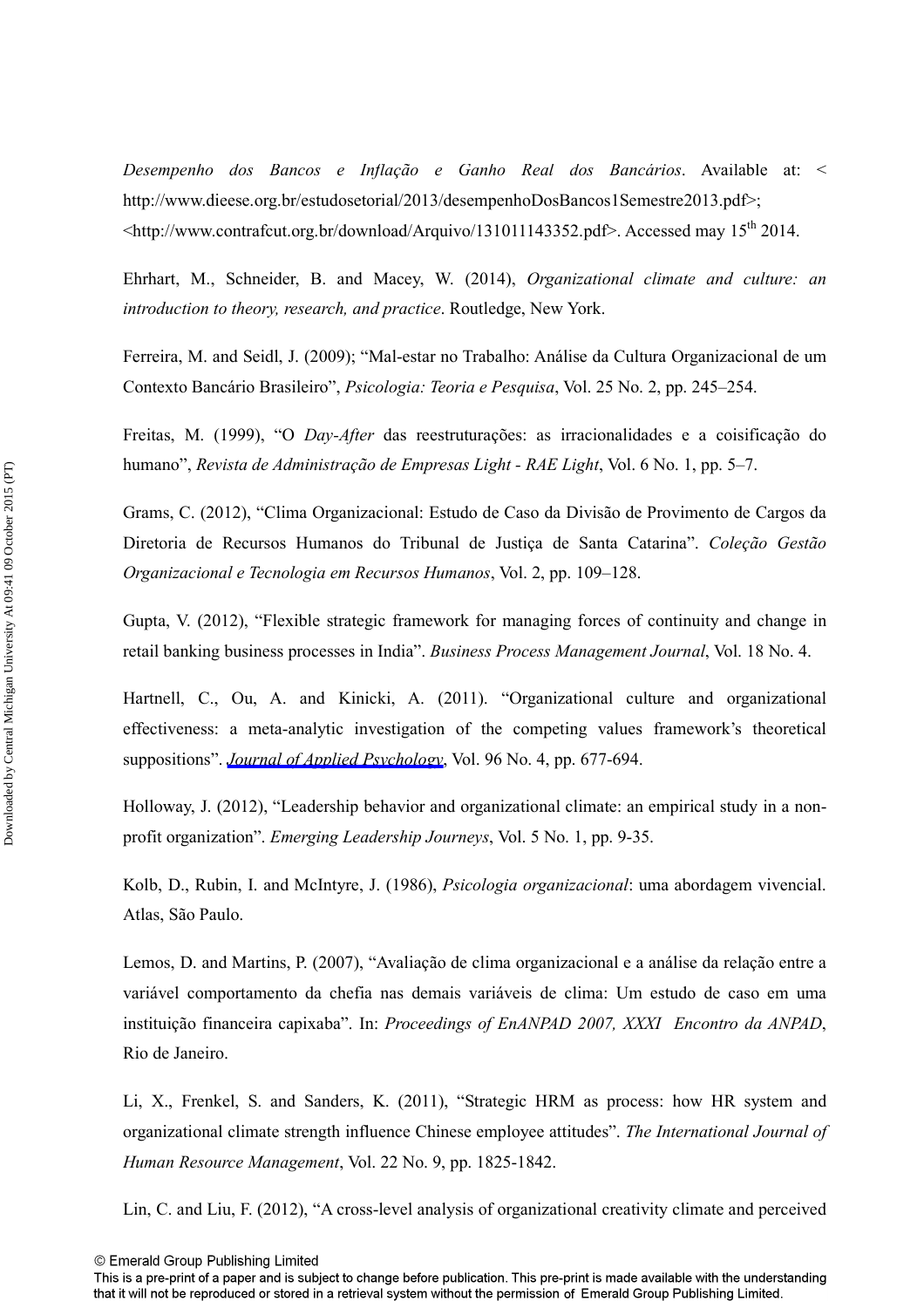innovation: the mediating effect of work motivation". *European Journal of Innovation Management*, Vol. 15 No. 1, pp. 55-76.

Litwin, G. and Stringer, R. (1986), Motivation and organizational climate. Harvard University Press, Cambridge.

Luz, R. (2003), *Gestão do clima organizacional*: proposta de critérios para metodologia de diagnóstico, mensuração e melhoria. Estudo de caso em organizações nacionais e multinacionais localizadas na cidade do Rio de Janeiro. Universidade Federal Fluminense, Niterói, Brazil.

Maciel, G. (2011), *Análise do clima organizacional de uma agência bancária de Curitiba-PR*. Universidade Federal do Rio Grande do Sul, Porto Alegre, Brazil.

Rego, A. and Souto, S. (2004), "Comprometimento Organizacional em organizações autentizóticas: Um estudo Luso-Brasileiro", *Revista de Administração de Empresas*, Vol. 44 No. 3, pp. 30–43.

Rizzatti, G. (2002), *Categorias de análise de clima organizacional em universidades federais brasileiras.* Universidade Federal de Santa Catarina, Florianópolis, Brasil.

Sbragia, R. (1983), "Um estudo empírico sobre clima organizacional em instituições de pesquisa", *Revista de Administração*, Vol. 18 No. 2, pp. 30–39.

Silva, W. (2009), *Diagnóstico do clima organizacional no Banco do Brasil* - Agência Londrina. Universidade Federal do Rio Grande do Sul, Porto Alegre, Brazil.

Tinnila, M. (2013), "Efficient service production: service factories in banking". *[Business Process](http://www.emeraldinsight.com/action/showLinks?system=10.1108%2FBPMJ-Mar-2012-0026) Management Journal*, Vol. 19 No. 4.

Zanatta, R. (2011), *Estudo sobre clima organizacional de uma agência bancária na cidade de Criciúma*. Universidade do Extremo Sul Catarinense, Criciúma, Brazil.

#### **Biographical Details:**

Guilherme Luz Tortorella is Professor at Systems and Production Engineering at Federal University of Santa Catarina. His research field concerns production management practices, with special attention to lean systems development.

Laurence Escobar is a Production Systems graduate student at Federal University of Rio Grande do Sul. His main expertise comprises banking business routines and economics.

Cláudia Rodrigues is Adjunct Professor at Transports and Production Engineering Department at Federal University of Rio Grande do Sul. Her main research areas are focused on investigating Human Resources Management (HRM) practices and Business Administration.

This is a pre-print of a paper and is subject to change before publication. This pre-print is made available with the understanding that it will not be reproduced or stored in a retrieval system without the permission of Emerald Group Publishing Limited.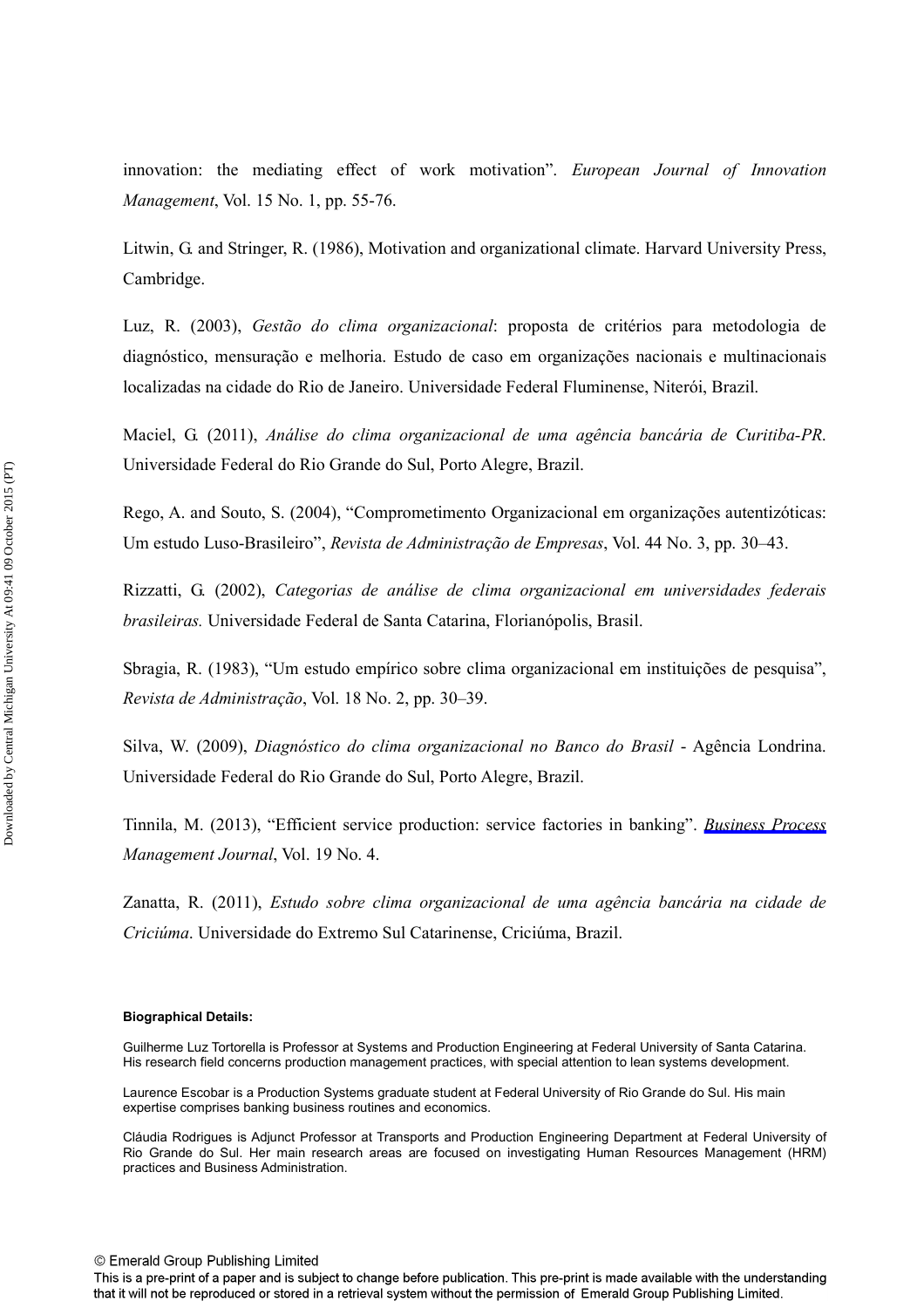| Scale            | Favorable |                 |       | Unfavorable |
|------------------|-----------|-----------------|-------|-------------|
| Dimension        | 0.5       | 1.5             | 2.5   | 3.5         |
| 1. Stress        |           | $\bullet$ 1.239 |       |             |
| 2. Conformity    | 0.872     |                 |       |             |
| 3. Participation |           | 1.571           |       |             |
| 4. Supervision   | 0.821     |                 |       |             |
| 5. Consideration | 1.069     |                 |       |             |
| 6. Structure     |           |                 | 1.828 |             |
| 7. Empowerment   | 1.074     |                 |       |             |
| 8. Reward        |           |                 | 2.425 |             |
| 9. Prestigious   | 1.320     |                 |       |             |
| 10. Cooperation  |           | 1.545           |       |             |
| 11. Standards    |           | 1.375           |       |             |
| 12. Conflict     |           | 1.788           |       |             |
| 13. Identity     | 1.116     |                 |       |             |
| 14. Tolerance    | 0.800     |                 |       |             |
| 15. Transparency |           |                 | 1.897 |             |
| 16. Justice      |           | 1.603           |       |             |
| 17. Progress     |           | 1.455           |       |             |
| 18. Logistics    |           | 1.359           |       |             |
| 19. Recognition  |           | 1.819           |       |             |
| 20. Control      |           | 1.630           |       |             |



Source: Sbragia (1983)



Figure 2 – Respondents Matrix (**R)** 

© Emerald Group Publishing Limited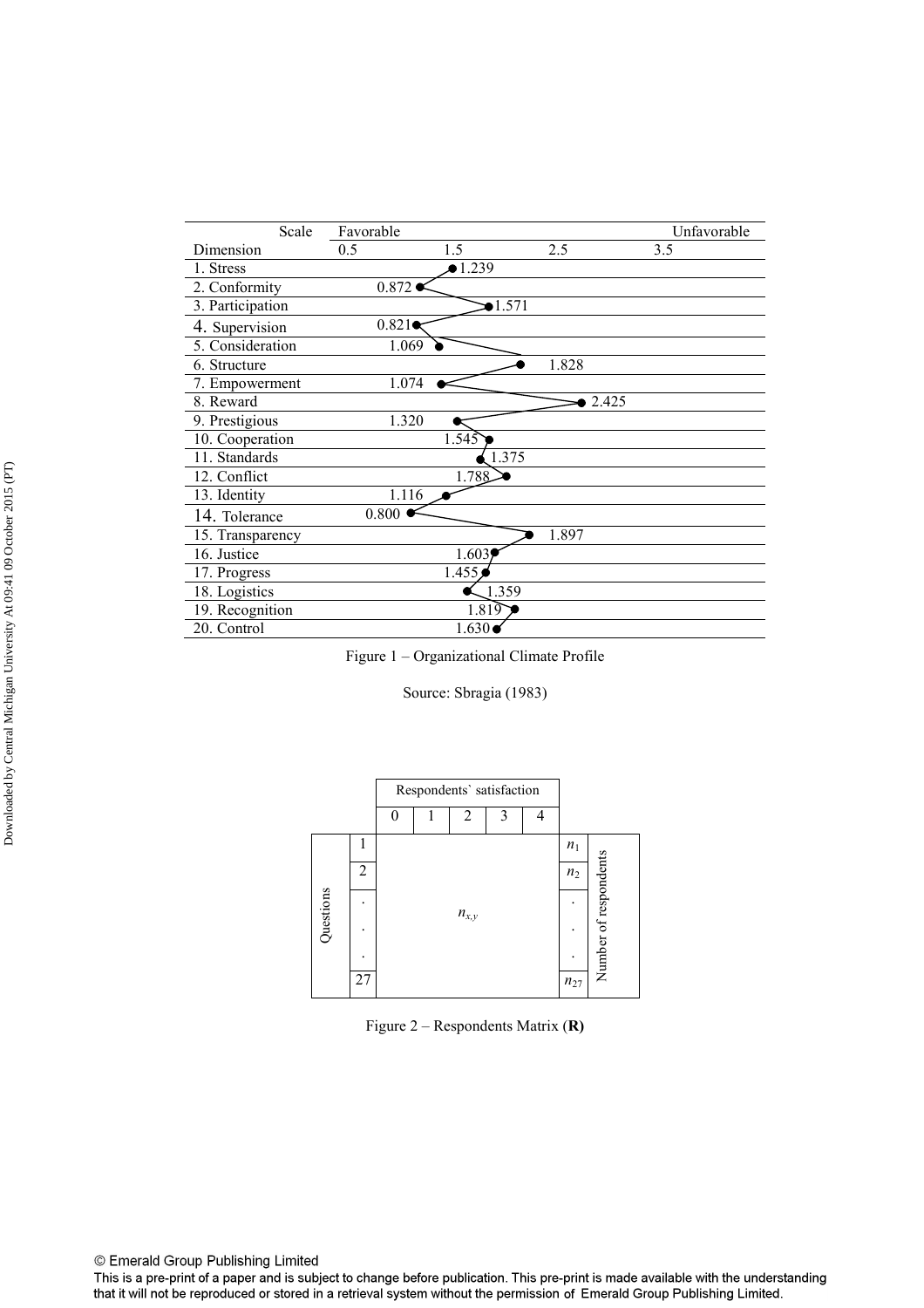

Figure 3 – Scale vector (**c**)

© Emerald Group Publishing Limited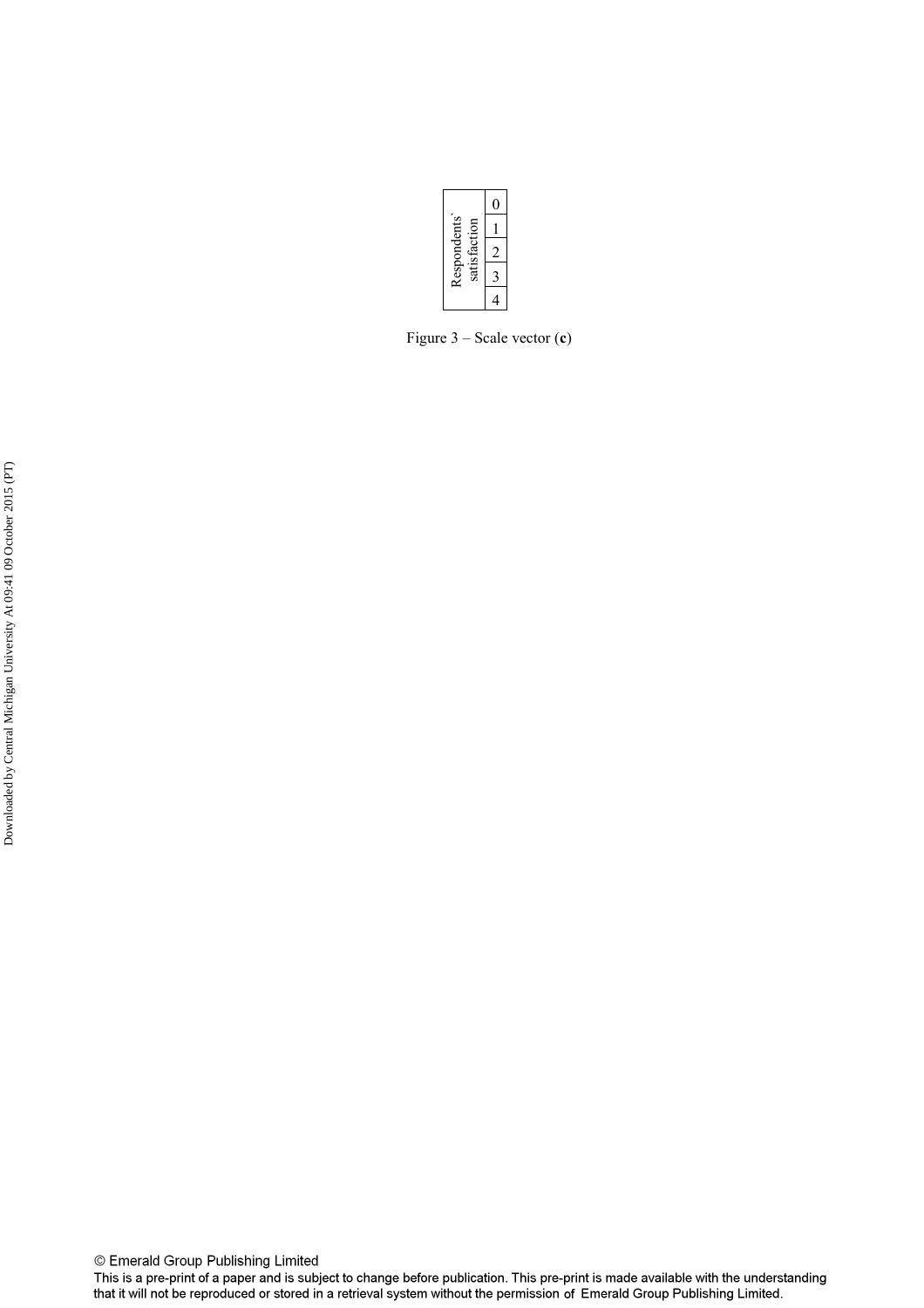Table 1 – Stock of formal employment in the six major Brazilian banks

| Name of the Banks       | June 2012 | June 2013 | Variation (%) | Balance  |  |
|-------------------------|-----------|-----------|---------------|----------|--|
| Banco do Brasil         | 113,996   | 113,720   | $-0.2\%$      | $-276$   |  |
| Caixa Econômica Federal | 89,035    | 95,632    | 7.4%          | 6,597    |  |
| <b>Bradesco</b>         | 86,878    | 84,762    | $-2.4\%$      | $-2.116$ |  |
| Itaú Unibanco           | 92,517    | 88,059    | $-4.8\%$      | $-4.458$ |  |
| Santander               | 54,918    | 51,702    | $-5.9\%$      | $-3,216$ |  |
| <b>HSBC</b>             | 23,052    | 22,328    | $-3.1\%$      | $-724$   |  |
| Total                   | 460,396   | 456,203   | $-0.9\%$      | $-4.193$ |  |
| Source: DIEESE (2013)   |           |           |               |          |  |

Table 2 – Main dimensions for organizational climate

|                            | Litwin and      | Kolb   | Sbragia | Great Place to Work | Rizzatti | Embrapa | Coda   | Luz    |
|----------------------------|-----------------|--------|---------|---------------------|----------|---------|--------|--------|
| Dimensions                 | Stringer (1968) | (1986) | (1983)  | (1984)              | (2002)   | (1990)  | (1997) | (2003) |
| Structure / Rules          | $\lambda$       | Х      | Х       |                     | X        | Х       |        | X      |
| Responsibility             | A               | Х      | Х       | X                   |          | Х       |        | X      |
| Challenge                  |                 | Х      | л       |                     |          |         |        |        |
| Reward                     | Х               | Х      | X       | X                   | Х        | X       | Х      | X      |
| Interpersonal relationship | Х               | Х      | X       |                     | Х        |         |        | Х      |
| Cooperation                | X               | X      | X       | Х                   | Х        | X       | Х      | Х      |
| Conflict                   | X               |        | X       |                     |          |         | Х      |        |
| Leadership                 |                 | X      | X       | X                   | Х        | Х       | Х      | х      |
| Transparency               |                 | X      | X       |                     |          | Х       | Х      |        |
| Participation              |                 |        | л       | л                   |          | X       |        | л      |
| Recognition                |                 |        |         | $\lambda$           | Х        | Х       | Х      | X      |
| Identity / Proud           |                 |        | л       | $\lambda$           | X        |         | Х      |        |
| Impatiality                |                 |        |         | л                   |          |         |        |        |
| Growing opportunities      |                 |        |         | X                   | Х        | Х       |        |        |
| Human consideration        |                 |        | X       |                     | X        | X       |        |        |
| Comunication               |                 |        |         | X                   | л        |         | Х      | л      |

Source: Lemos and Martins (2007); Zanatta (2011)

Table 3 – Response options and parameters

| Response options     | Parameter | Response options | Parameter                |  |  |  |
|----------------------|-----------|------------------|--------------------------|--|--|--|
| Always               | Satisfied | Rarely           | Dissatisfied             |  |  |  |
| Almost always        | Satisfied | Never            | Dissatisfied             |  |  |  |
| Yes                  | Satisfied | No               | Dissatisfied             |  |  |  |
| More less            | Satisfied | -                | $\overline{\phantom{a}}$ |  |  |  |
| Source: Luz $(2003)$ |           |                  |                          |  |  |  |

Table 4 – An example of the use of GSI in the Santa Catarina State Court of Justice.

| Dimension                              | % Satisfied |
|----------------------------------------|-------------|
| Organizational development             | 84.4%       |
| Transparency and performance standards | 71.6%       |
| Work condition                         | 58.3%       |
| Reward and workload                    | 55.6%       |
| Commitment                             | 85.3%       |
| Selfdirected team                      | 89.8%       |
| Recognition                            | $85.2\%$    |
| GSI                                    | 75.7%       |

Source: Grams (2012)

Table 5 – Questionnaire and dimensions investigated

| Dimension             | Ouestions  |
|-----------------------|------------|
| 1-Communication       | $1$ to $3$ |
| 2-Company's image     | 4 to 7     |
| 3-Training            | 8 to 9     |
| 4-Leadership          | 10 to 15   |
| 5-Professional growth | 16 to 17   |
| 6-Empowerment         | 18 to 19   |
| 7-Motivation          | 20         |
| 8-Recognition         | 21 to 26   |
| 9-Salary              | 27         |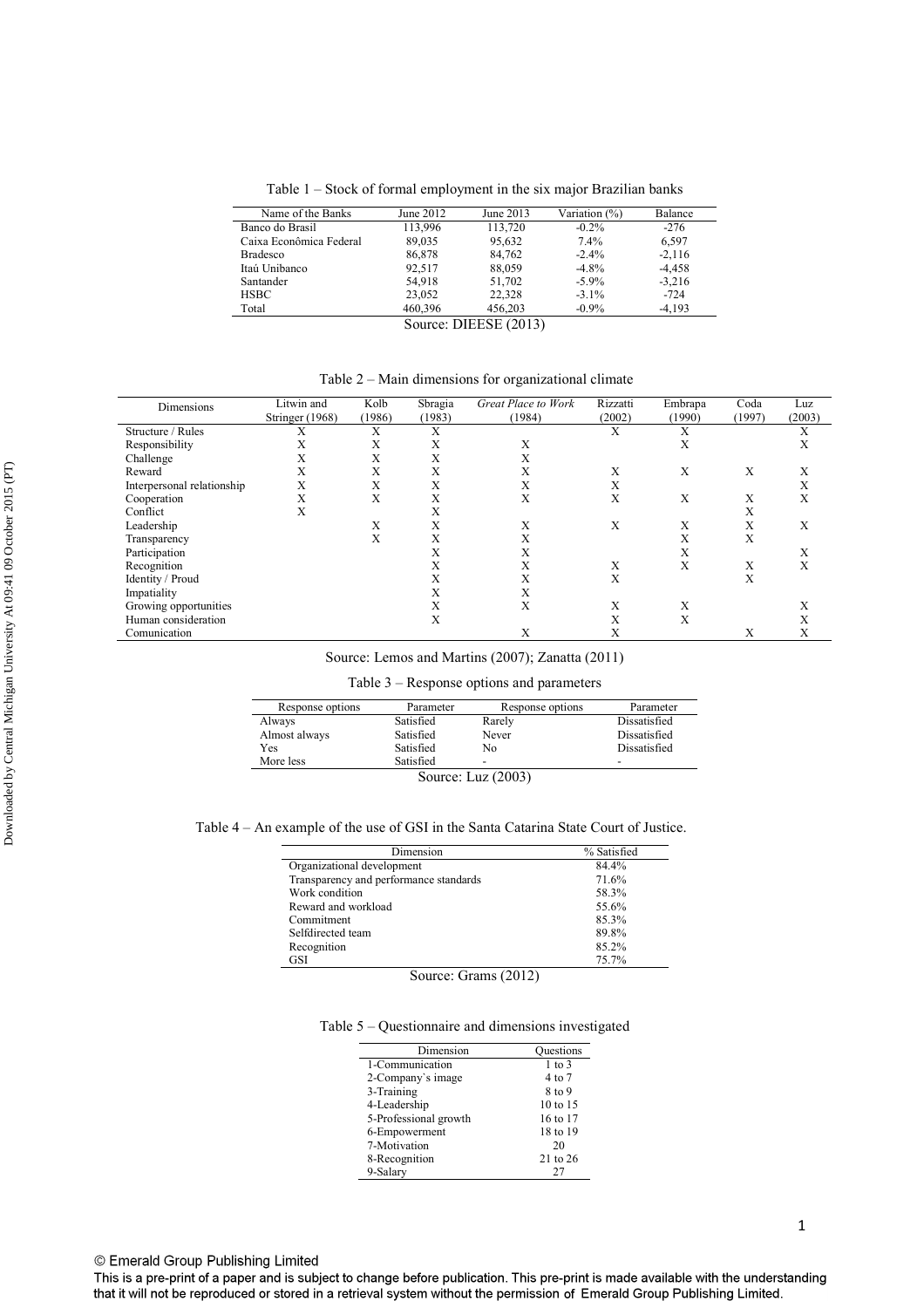Table 6 – Respondents' demographic profile

| Average age                    | 32 years old       |
|--------------------------------|--------------------|
| <b>Sex</b>                     | 14 men and 7 women |
| Average experience in the bank | 5 years            |

| Dimension                 | <b>Ouestions</b> |              |                | Scale          |                         |                |              |              | Normalize scale* |          |                  |
|---------------------------|------------------|--------------|----------------|----------------|-------------------------|----------------|--------------|--------------|------------------|----------|------------------|
|                           |                  | $\theta$     | 1              | $\overline{2}$ | $\overline{\mathbf{3}}$ | $\overline{4}$ | $\theta$     | 1            | $\overline{2}$   | 3        | $\overline{4}$   |
|                           | $\mathbf{1}$     | $\theta$     | $\overline{3}$ | 12             | 6                       | $\theta$       | $\theta$     | 0.1          | 0.6              | 0.3      | $\theta$         |
| $1 -$ Communication       | $\overline{2}$   | $\theta$     | $\theta$       | 6              | 9                       | 6              | $\theta$     | $\mathbf{0}$ | 0.3              | 0.4      | 0.3              |
|                           | 3                | $\mathbf{0}$ | 3              | 9              | $\overline{4}$          | 5              | $\theta$     | 0.1          | 0.4              | 0.2      | 0.2              |
|                           | $\overline{4}$   | 1            | $\overline{4}$ | $\overline{7}$ | $\overline{7}$          | $\overline{2}$ | 0.1          | 0.2          | 0.3              | 0.3      | 0.1              |
| $2 - Company's image$     | 5                | $\theta$     | 1              | 6              | 6                       | 8              | $\theta$     | 0.1          | 0.3              | 0.3      | 0.4              |
|                           | 6                | $\theta$     | $\theta$       | $\overline{4}$ | 8                       | 9              | $\Omega$     | $\theta$     | 0.2              | 0.4      | 0.4              |
|                           | $\overline{7}$   | $\theta$     | 7              | 11             | 1                       | $\overline{2}$ | $\theta$     | 0.3          | 0.5              | 0.1      | 0.1              |
| $3 - Training$            | 8                | $\theta$     | $\theta$       | $\overline{5}$ | 9                       | $\overline{7}$ | $\theta$     | $\mathbf{0}$ | 0.2              | 0.4      | 0.3              |
|                           | 9                | $\mathbf{0}$ | $\mathbf{0}$   | 5              | 10                      | 6              | $\mathbf{0}$ | $\mathbf{0}$ | 0.2              | 0.5      | 0.3              |
|                           | 10               | $\theta$     | $\theta$       | $\overline{4}$ | 6                       | 11             | $\theta$     | $\mathbf{0}$ | 0.2              | 0.3      | 0.5              |
|                           | 11               | $\theta$     | $\theta$       | 6              | 11                      | $\overline{4}$ | $\theta$     | $\mathbf{0}$ | 0.3              | 0.5      | 0.2              |
| $4 -$ Leadership          | 12               | $\theta$     | $\theta$       | 3              | 6                       | 12             | $\theta$     | $\mathbf{0}$ | 0.1              | 0.3      | 0.6              |
|                           | 13               | 6            | 10             | $\overline{4}$ | $\mathbf{0}$            | 1              | 0.3          | 0.5          | 0.2              | $\theta$ | 0.1              |
|                           | 14               | $\Omega$     | $\theta$       | $\overline{4}$ | 11                      | 6              | $\theta$     | $\mathbf{0}$ | 0.2              | 0.5      | 0.3              |
|                           | 15               | $\theta$     | $\mathbf{0}$   | 12             | 6                       | 3              | $\theta$     | $\mathbf{0}$ | 0.6              | 0.3      | 0.1              |
| $5 -$ Professional growth | 16               | 1            | $\overline{2}$ | $\overline{4}$ | 10                      | $\overline{4}$ | 0.1          | 0.1          | 0.2              | 0.5      | 0.2              |
|                           | 17               | $\mathbf{1}$ | 3              | $\overline{7}$ | 10                      | $\mathbf{0}$   | 0.1          | 0.1          | 0.3              | 0.5      | $\boldsymbol{0}$ |
| $6 -$ Empowerment         | 18               | $\mathbf{0}$ | $\mathbf{0}$   | $\overline{4}$ | 10                      | $\overline{7}$ | $\mathbf{0}$ | $\mathbf{0}$ | 0.2              | 0.5      | 0.3              |
|                           | 19               | 1            | 8              | 8              | 3                       | 1              | 0.1          | 0.4          | 0.4              | 0.1      | 0.1              |
| 7 - Motivation            | 20               | $\theta$     | $\mathbf{1}$   | $\overline{4}$ | 8                       | 8              | $\theta$     | 0.1          | 0.2              | 0.4      | 0.4              |
|                           | 21               | $\theta$     | $\mathbf{0}$   | 6              | 12                      | 3              | $\theta$     | $\theta$     | 0.3              | 0.6      | 0.1              |
|                           | 22               | $\theta$     | 3              | 9              | $\overline{7}$          | $\overline{2}$ | $\theta$     | 0.1          | 0.4              | 0.3      | 0.1              |
| $8 - Reognition$          | 23               | $\theta$     | $\mathbf{0}$   | 3              | 11                      | 7              | $\theta$     | $\mathbf{0}$ | 0.1              | 0.5      | 0.3              |
|                           | 24               | $\Omega$     | $\overline{c}$ | 5              | 7                       | 7              | $\theta$     | 0.1          | 0.2              | 0.3      | 0.3              |
|                           | 25               | $\theta$     | 5              | 10             | $\overline{2}$          | $\overline{4}$ | $\theta$     | 0.2          | 0.5              | 0.1      | 0.2              |
|                           | 26               | $\Omega$     | $\overline{c}$ | 9              | 7                       | 3              | $\theta$     | 0.1          | 0.4              | 0.3      | 0.1              |
| $9 - Salary$              | 27               | 5            | 9              | $\overline{4}$ | 3                       | $\theta$       | 0.2          | 0.4          | 0.2              | 0.1      | $\mathbf{0}$     |

Table 7 – Respondents` matrix and normalized matrix

\* Due to rounding, in some rows the sum may not correspond to value '1'.

Table 8 – GSIV (vector **t**)

| Dimension           | t   |
|---------------------|-----|
| Communication       | 2.6 |
| Company's image     | 2.8 |
| Training            | 3.1 |
| Leadership          | 2.7 |
| Professional growth | 2.5 |
| Empowerment         | 2.5 |
| Motivation          | 3.1 |
| Recognition         | 2.7 |
| Salary              | 1.2 |
|                     |     |

.